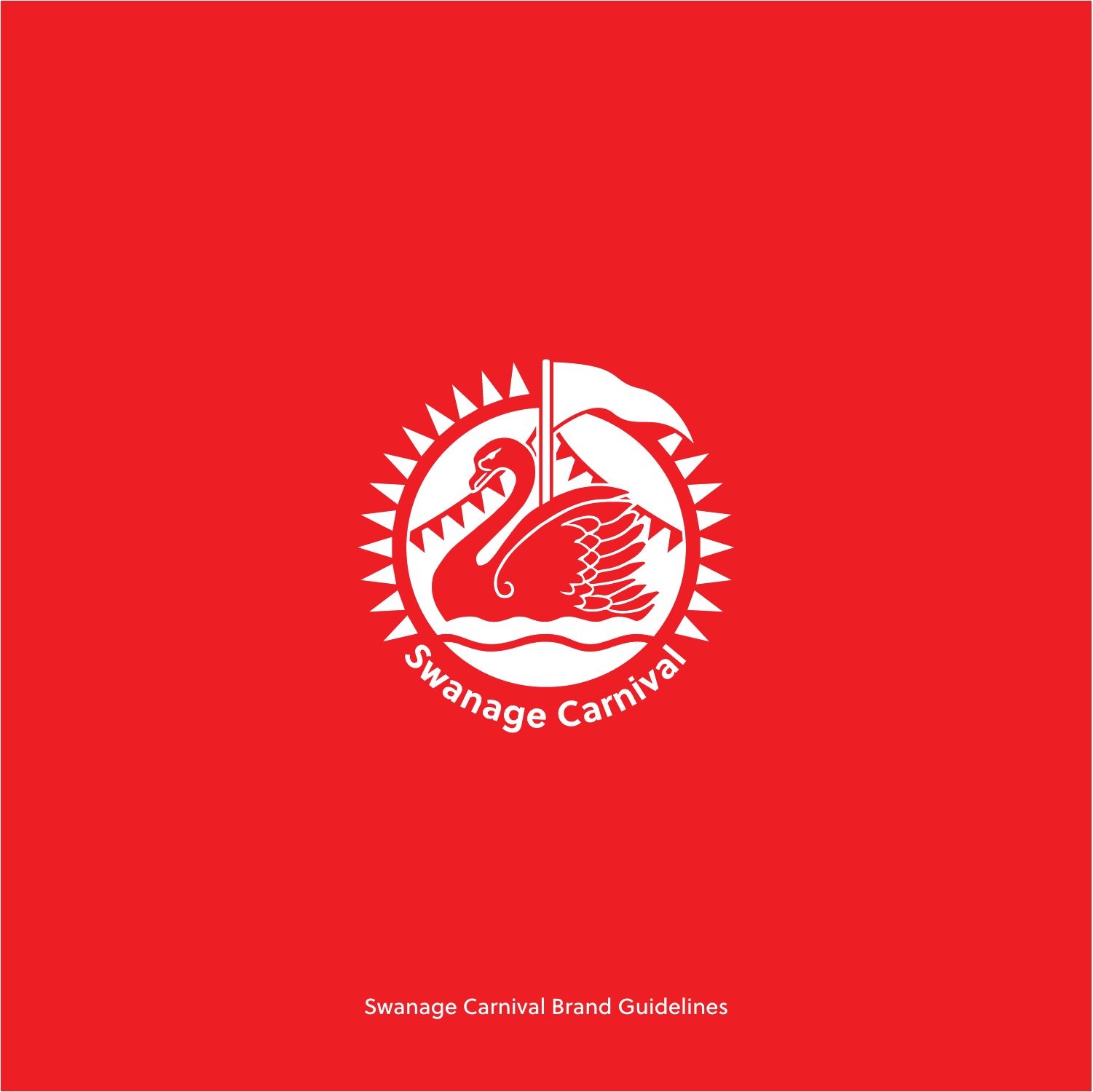### **Swanage Carnival Brand Guidelines**

| Logo       | 02 |
|------------|----|
| Colour     | 03 |
| Typography | 04 |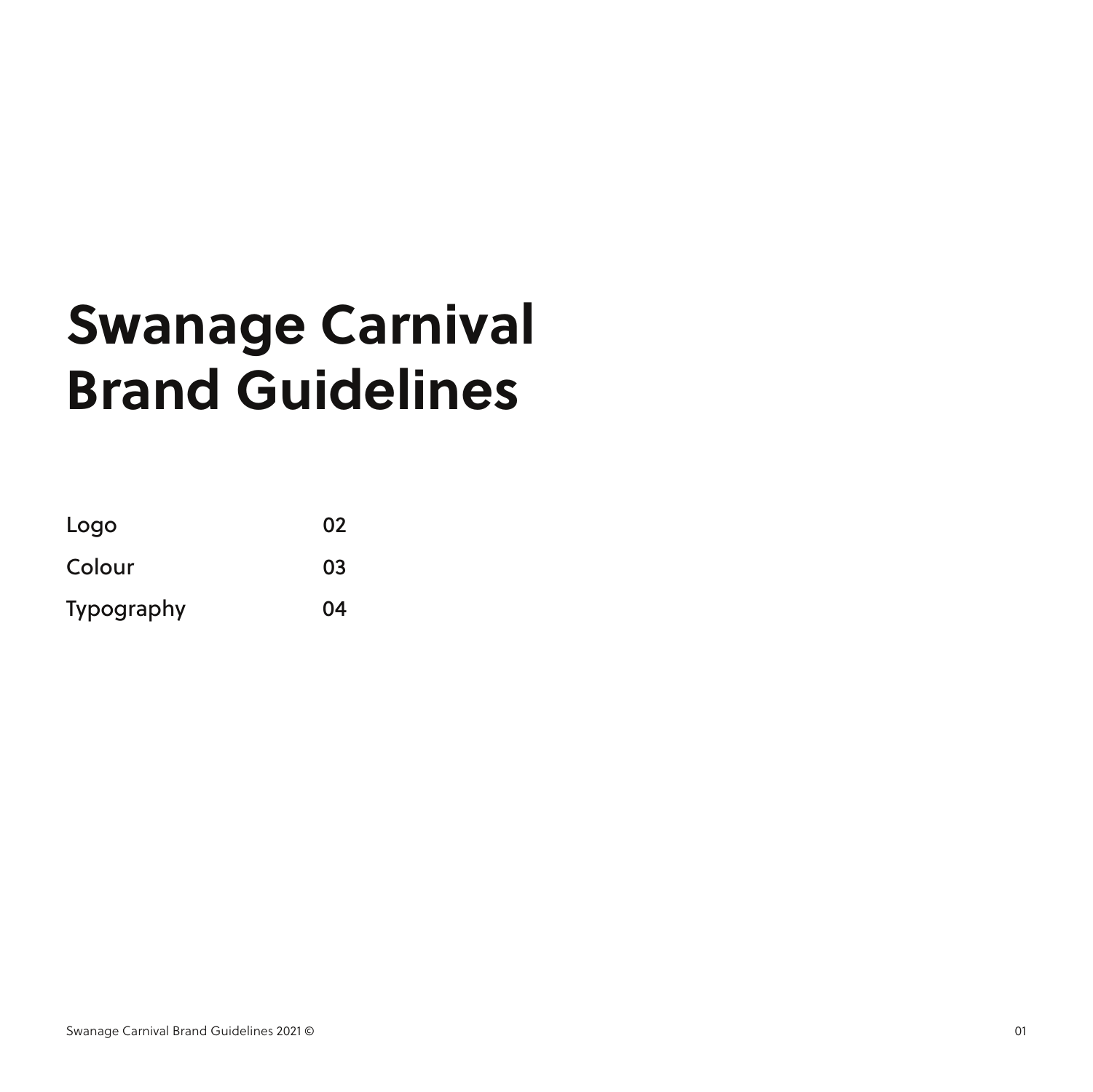### **Logo**







### **Red logo**

Our Swanage Carnival red logo is mostly used on lighter backgrounds and shoudl be the first and primary option for logo usage.

Our Swanage Carnival white logo is typically used on red, coloured backgrounds or over imagery. Ensure there is always enough contrats with imagery backgrounds.

#### **White logo Mono logo**

Our mono version of the logo is used for only for sitiations where colour is not available and a logo is on a lighter background.

Use logo with clear space around it. We recommend the space being at least a quarter of the width/height of the logo.

The logo must provide a clear contrast to the background.

#### **Do's Don'ts**

The logo must not be skewed, rotated or warped in any way that changes the appearance of the logo.

The logo must not be recoloured other than options above.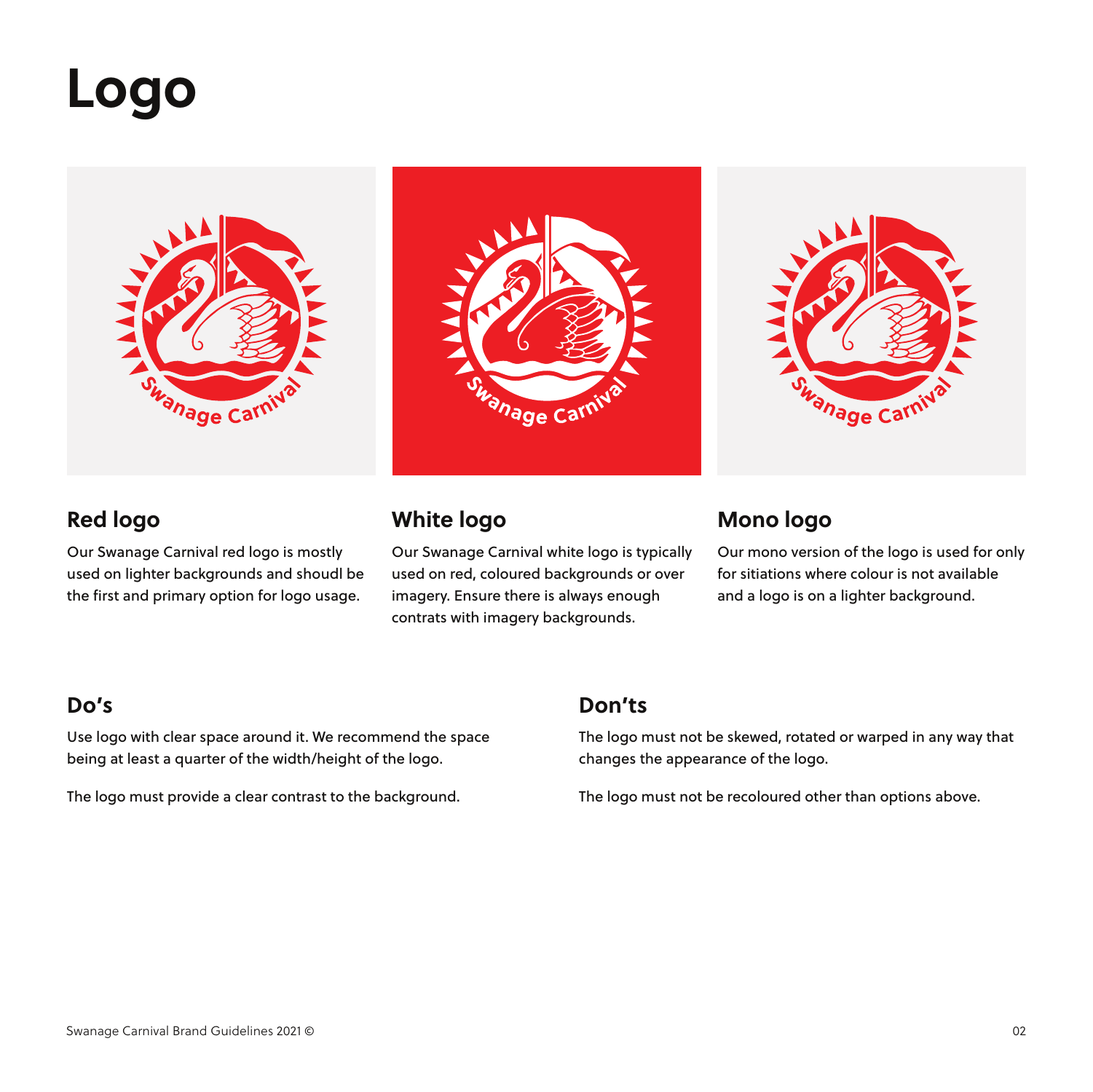## **Colour**



### **Red Dark**

CMYK Pantone RGB HEX CMYK Pantone RGB HEX 0,99,100,0 Bright Red C 254,0,0 fe0000 74,68,66,86 Black 6 C 9,9,9 090909